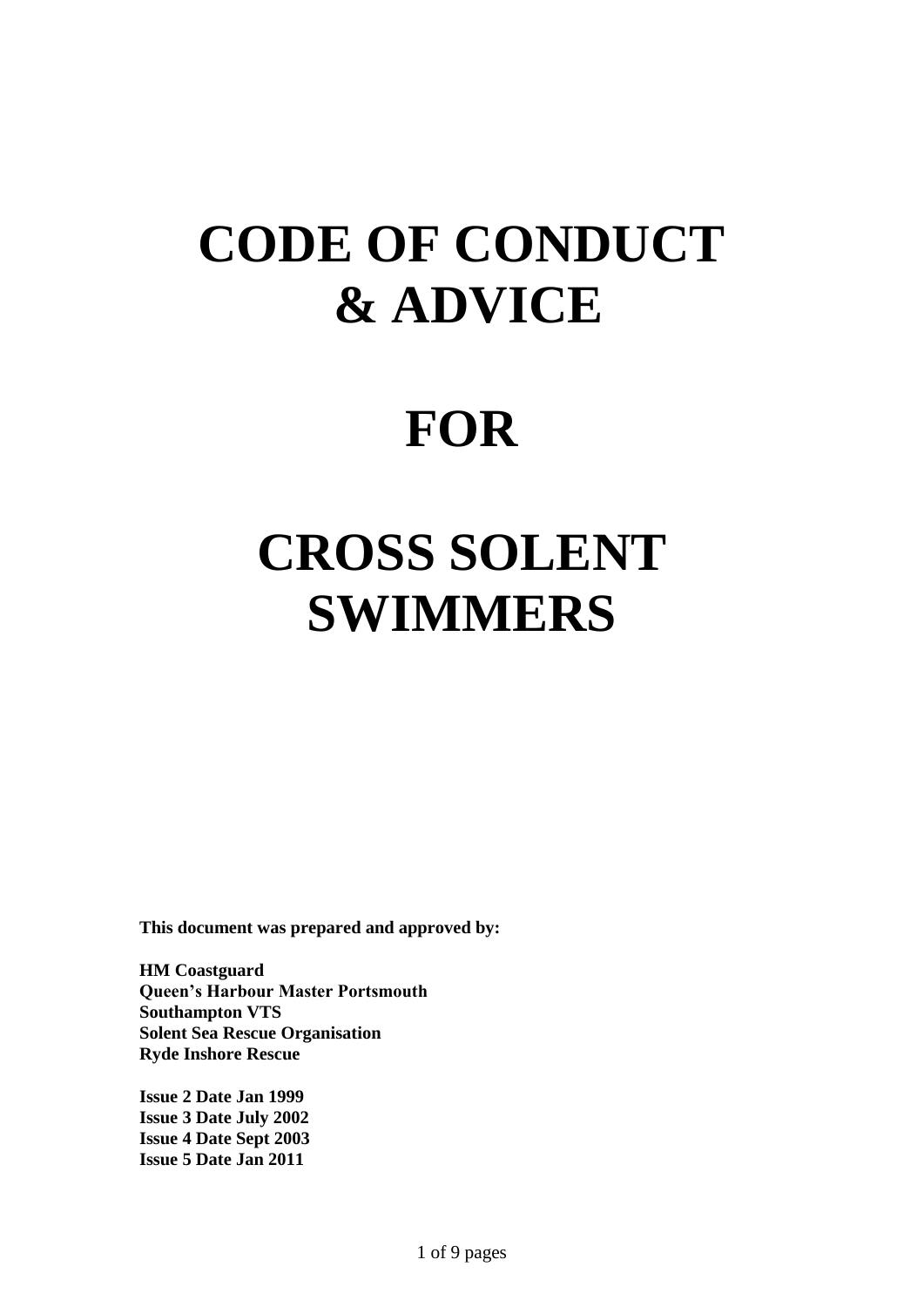### **SO YOU WANT TO SWIM THE SOLENT**

Swimming across the Solent is not just another open water swim and should not be undertaken without considerable preparation. Whilst not as difficult as swimming across English Channel, the cross Solent swimmer has to cross at least one busy shipping lane, negotiate around ferries and hovercraft travelling to and from the Island and avoid all the many pleasure boats using the Solent. The currents produced by the tides are strong and complex and cannot be ignored

This Code of Conduct and associated guidelines was first drafted in 1990; in this latest edition advice has been added to aid would be swimmers on routes to take and other navigational aspects The code has been prepared to assist charity and non-professional swimmers in their attempt to swim the Solent principally on the Ryde – Portsmouth, or Ryde – Gosport routes. It should be read in conjunction with current Notice to Mariners and Standing Instructions applicable to the Ports of Portsmouth & Southampton.

The "Port Marine Safety Code" was published by the government in March 2002 and details formal procedures that have to be undertaken as part of the SMS (Safety Management System) before a person can engage in a cross Solent Swim.

"As an integral part of the Port Marine safety Code, and in keeping with the SMS, Organisers of recreational events planned to take place within the Dockyard Port of Portsmouth have responsibilities for the safety of their event."

These include the undertaking of a Risk Assessment as part of the planning of the event; "Guidance Notes on Risk Assessments for Events in Harbour Authority Areas" is available from the Royal Yachting Association *(www.rya.org.uk/legal).* Once complete a copy of the Risk Assessment shall be posted to the Queens Harbours Masters Office, Portsmouth Naval Base, Portsmouth.

#### **Notifying the Authorities**:

Before any swim can be undertaken the shipping control authorities that are responsible for safety or control the passage of commercial vessels through the Solent need to be informed, these are:

#### **Queen's Harbour Master, Portsmouth (QHM)**:

Queen"s Harbour Manager Semaphore Tower HM Naval Base Portsmouth Hants PO1 3DT Tel General Enquiries: 02392 723344 or Operations only 02392 723694 E-mail: [DESNBCP-COB-AQHM@mod.uk](mailto:DESNBCP-COB-AQHM@mod.uk)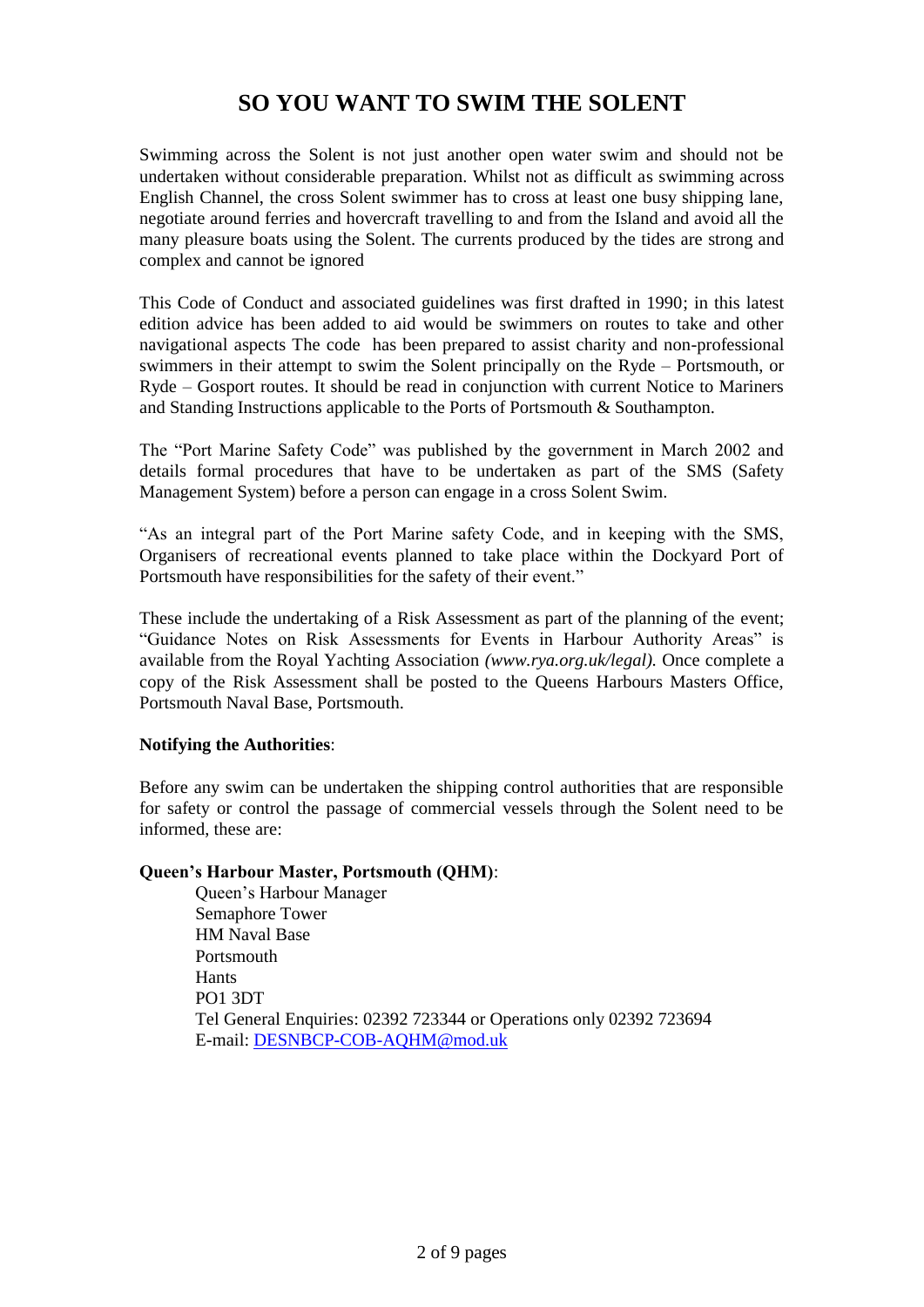#### **Southampton Port Control (VTS)**:

Vessel Traffic Services Centre Associated British Ports 37 Berth Eastern Docks Southampton Hants SO1 1GG Tel: 02380 608208 E-mail: [southamptonvts@abports.co.uk](mailto:southamptonvts@abports.co.uk) or [RBlair@abports.co.uk](mailto:RBlair@abports.co.uk)

In addition the organisation responsible for initiation and coordination of civil maritime search and rescue in the Solent area:

#### **HM Coastguard – Solent**:

HM Coastguard 44a Marine Parade West Lee-on-the-Solent Hants PO13 9NR Tel: 02392 552100 E-mail: [WM.Solent@mcga.gov.uk](mailto:WM.Solent@mcga.gov.uk)

It is incumbent on the swim organiser to notify, in writing, to these authorities at least 14 days ahead of the event, that a swim is planned. These authorities need to know:

- 1. The date and time of the swim with alternative dates if known.
- 2. The planned start and finish points of the swim
- 2. The name and postal address of the swim organiser, complete with telephone numbers for home and office hours.
- 3. The name, size and description of the main safety launch, complete with VHF radio call sign and/or mobile phone number.(\*)
- 4. The names, size, description and VHF radio call sign and/or mobile phone number of any other escort or nanny craft .(\*)
- 5. Details of other safety cover.
- 6. A Risk Assessment has been undertaken and written up and a copy sent to QHM **Portsmouth**
- 7. The number of swimmers in a group.

#### *Guidance Note:*

*There should be no more than 12 swimmers in one escort group, with no more than two groups attempting the crossing at any one time. This group rating attempts to ensure that the swimmers would remain grouped together whilst crossing the shipping channels.*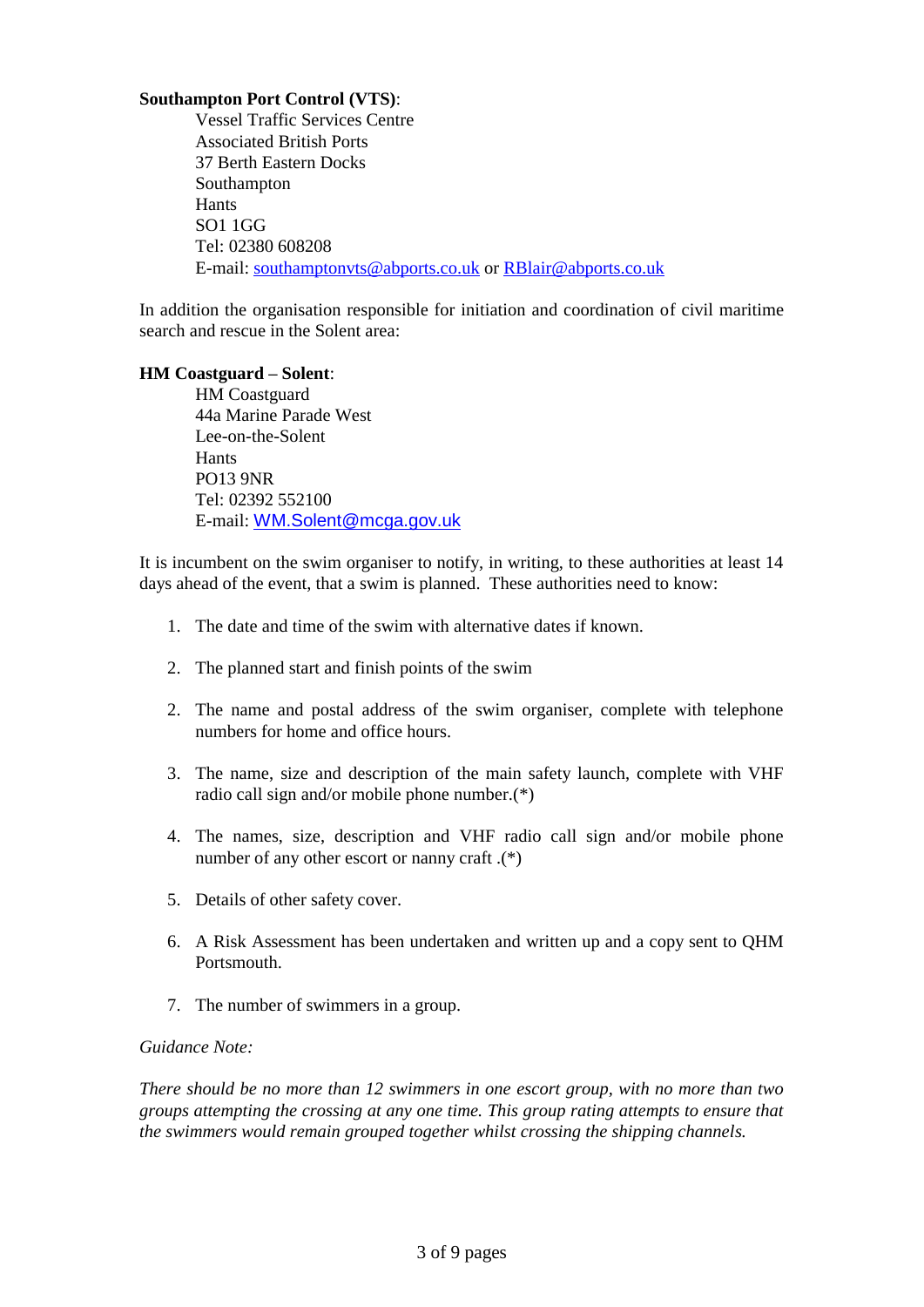#### **Safety Cover**:

Each and every swimmer shall have an individual safety escort craft.

#### *Guidance Note:*

*This may be a kayak or canoe provided they too are escorted by larger safety, escort or "Nanny Boats".* 

To assist in the event of a safety emergency occurring, the following information should be recorded and kept with the Organiser and ashore with a competent person whose contact details are known to the authorities and who will be available for consultation during the swim. This information could be relayed by e-mail to HM Coastguard on the day of the swim:

- 1. The name of each swimmer complete with a description of dress to be worn e.g. costume, wetsuit etc, plus next of kin contact information.
- 2. The fullest possible description of each support vessel and kayak/canoe, including type, length, colour etc
- 3. The names and contact details of next of kin of each person in the support boats and which boat they are expected to be in
- 4. The marina, mooring or launch point from which the escort party and local organiser will leave and return on the day.
- 5. The name, address and telephone number of a contact point ashore from which complete and accurate details of the event could be obtained while the swim is in progress.

#### **Support or Escort Craft**:

Requirement:

It is a requirement that during each swim at least one powered safety launch is in attendance. They shall have the combined capability to safely recover from the water **all** swimmers and **all** additional small attendant swimmer safety craft e.g. canoeists and their canoes **at the same time** if so required**.**

#### *Guidance Note:*

As powered craft will normally have exposed propellers that could injure a swimmer it has become normal practice for a competent canoeist to accompany each swimmer. This canoeist provides local support and cover for the swimmer allowing the power craft to stand off at a safe distance and if necessary warn other craft to keep clear. The other advantage of canoeists in close support is that the swimmer is not subjected to exhaust fumes from the power craft. Since the horizon of the swimmer is very limited the canoeist should lead the swimmer and not the other way around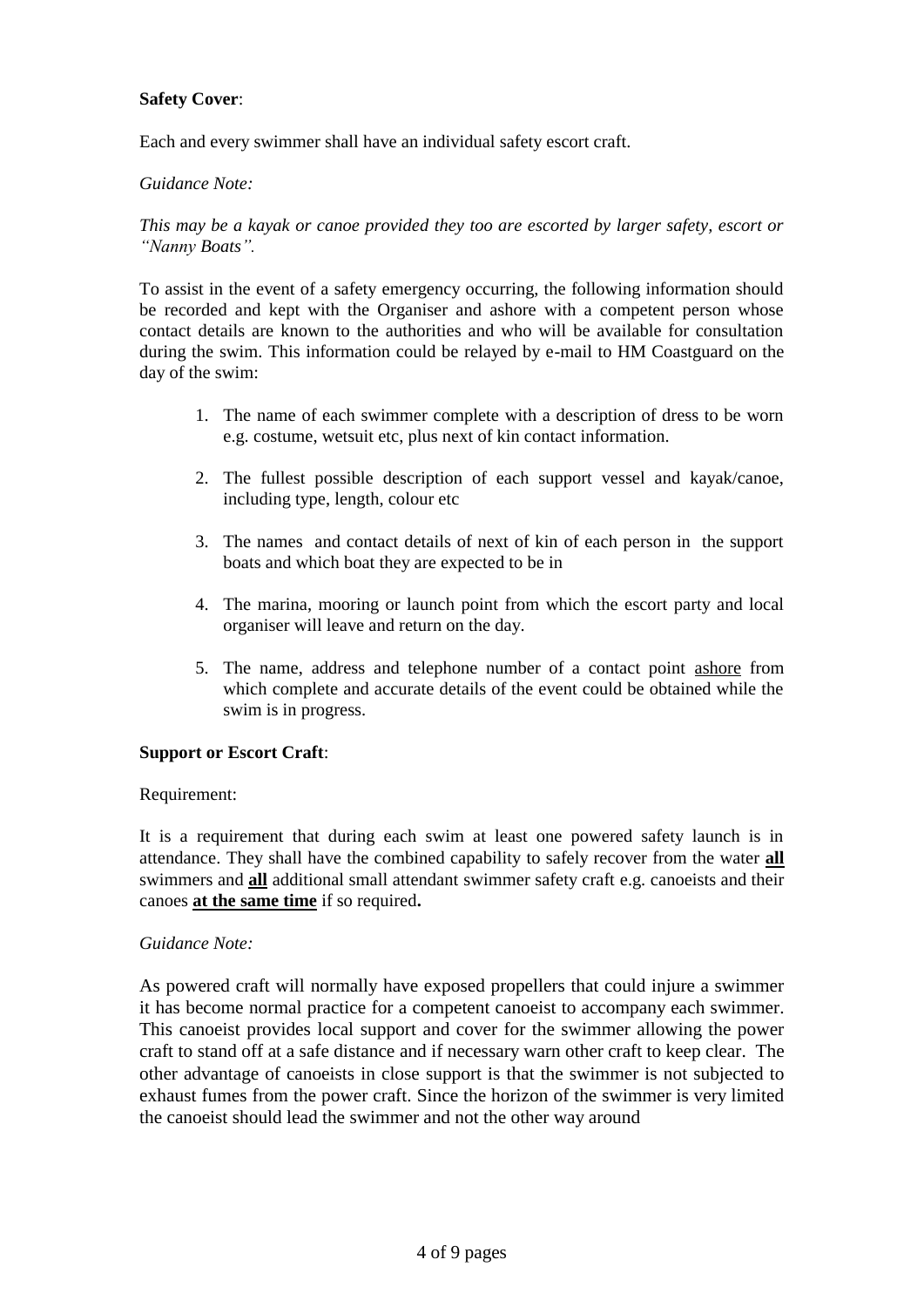For events that will involve a large number of swimmers additional "nanny" craft should be in attendance. These craft should be such that they can permit a swimmer to get changed into warm clothing and to have a method of providing them with protection from the elements.

The Risk Assessment with Normal Operating Procedure & its associated Emergency Action plan must address the action to be taken if a swimmer fails to complete the crossing and has to be removed from the water and other foreseeable incidents.

#### **Communications and signals**:

During the period of the swim the international flag signal "A" shall be displayed indicating a swimmer is in the water. **This flag/board shall only be displayed when a swimmer is in the water!**

The safety craft shall have a means of communicating with the shore and preferably other vessels. This should take the form of a Marine Band VHF radio which has at least the following channels fitted: 16, 67, 11, 12, 6, 10 or a mobile phone if no VHF radio is carried.

It should be noted that as VHF radio channels 11 and 12 are used to co-ordinate the movement of large vessels within the Solent, radio communications on these channels should be brief and concise.

#### **On the day notifications**:

Having obtained a local weather forecast for the day and assessed the viability of the swim, the authorities must be notified by phone of the organiser's intentions for that day.

All the authorities should be given the following information:

- 1. Name of the swim organiser, complete with telephone number.
- 2. Number of swimmers, number of canoeists if any and total number of persons taking part in the event.
- 3. Planned start and finish points complete with start time and estimated finish time.
- 4. Method of communications being used complete with call signs/mobile telephone numbers etc.
- 5. Name of a contact point ashore from whom full details of the event could be obtained should communications with the group be lost.

It should be noted that the authorities must be notified even if the swim is cancelled or postponed for whatever reason.

#### **Passage to start position**:

HM Coastguard, radio call sign "SOLENT COASTGUARD" should be notified on VHF channel 67 of the passage of the craft to the start point and its intentions.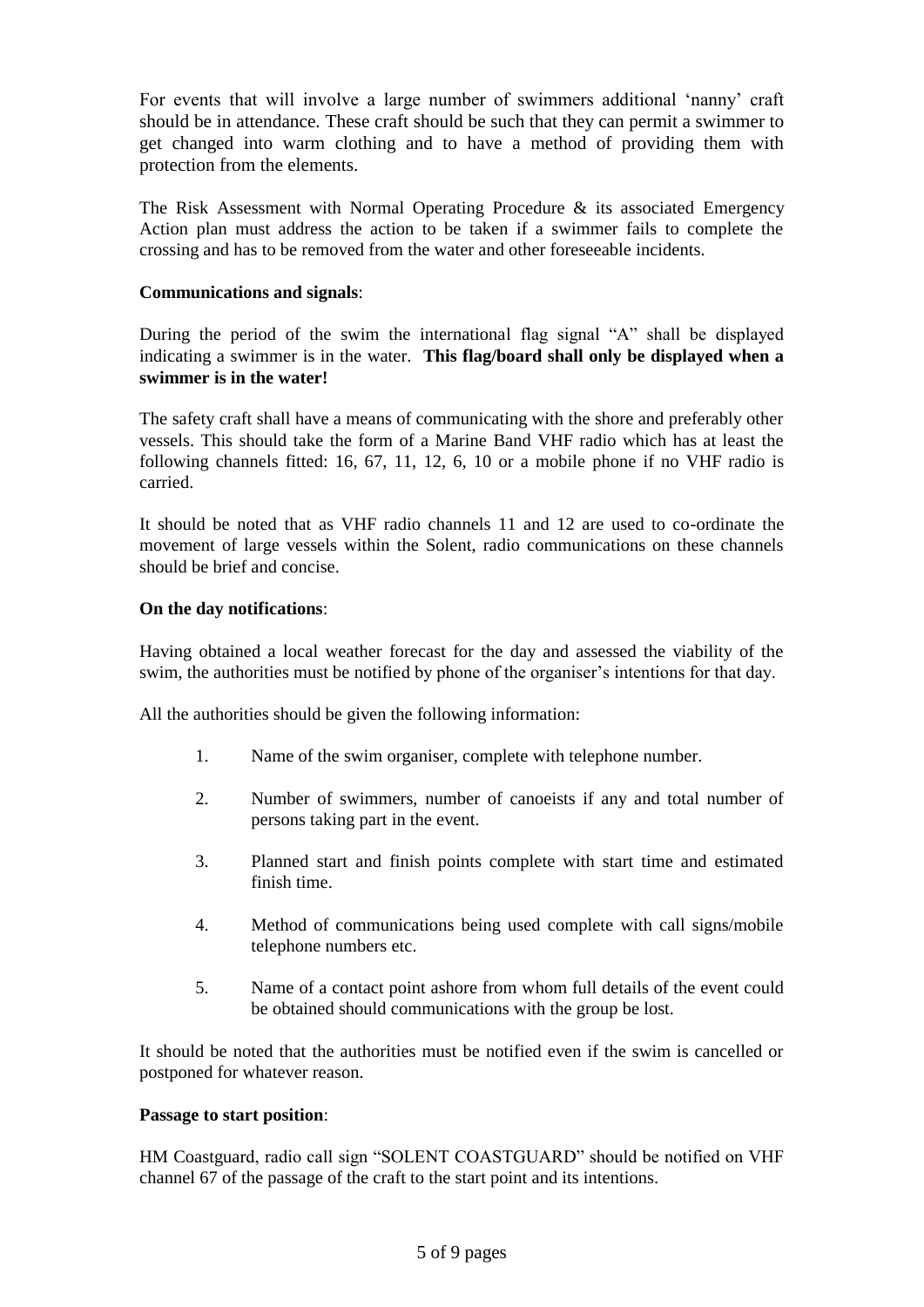*This call proves the safety craft's communications system is functional to Coastguard. If no VHF is carried, telephone Solent Coastguard on 02392 552100.*

#### **Pre Start Communications**:

Once on scene at the start point, a few minutes before the swimmers enter the water notify the following stations on VHF or by telephone.

| Southampton VTS       | VHF channel 12 or telephone | 02380 608208 |
|-----------------------|-----------------------------|--------------|
| <b>QHM</b> Portsmouth | VHF channel 11 or telephone | 02392 723694 |
| Solent Coastguard     | VHF channel 67 or telephone | 02392 552100 |

The harbour authorities will notify you of the position and passage of large ships, they will also advise these craft of your status.

**Note, do not expect these craft to give way to you, you are expected to adjust your passage so that the deep draught commercial vessels, warships etc, operating in marked channels are not impeded.**

#### **During the Swim**:

The same authorities are to be notified at the following positions:

- When the swimmers start e.g. enter the water at Ryde  $\bullet$
- Just before the swimmer enters any main shipping channel e.g. at North Sturbridge or Portsmouth Bar channel
- As the last swimmer leaves the main shipping channel
- When the last swimmer is clear of the water and the event is finished.  $\bullet$

Further communications should be made to HM Coastguard if a swimmer is removed from the water during the race and requires medical assistance.

HM Coastguard should be immediately notified when the safety craft has cause for concern for the safety of those in his charge.

#### **After the Swim**:

HM Coastguard should be notified when all safety launches and associated craft are safe and secure at their destination.

#### **Official Accreditation of the Swim**:

If the swim attempt is to be recorded it must be timed and witnessed by an official approved by the Solent Swimming Association. For the swim to be recognised by them the timing of the swim must start and finish when the swimmer is on land 10 metres from the waters edge.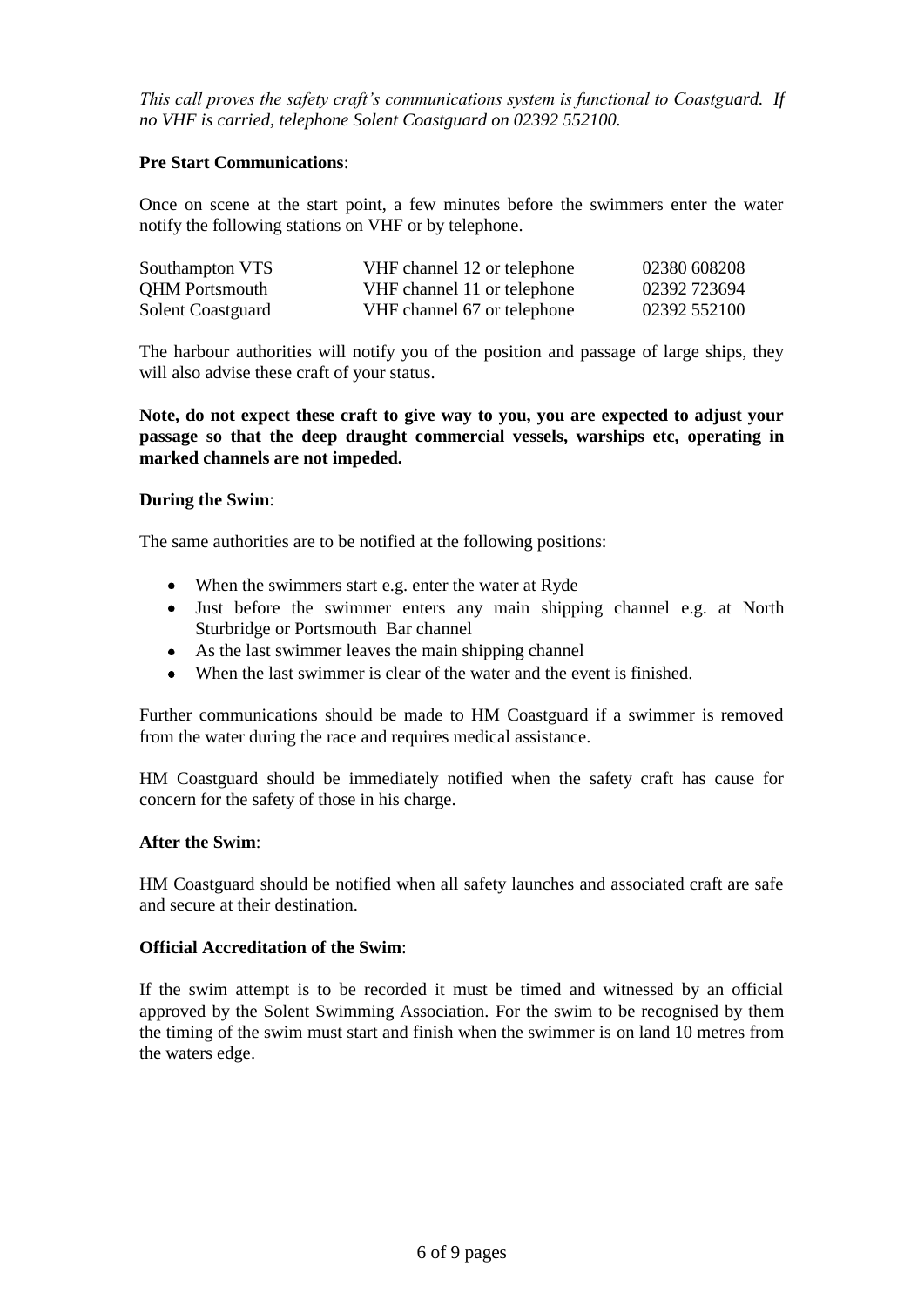#### **ADVICE TO SWIMMERS**

#### **Possible Swims**:

The traditional cross Solent swim in the eastern Solent is from Ryde sands to Southsea war memorial and to minimise the effect of currents is usually started at low water Portsmouth. At this time the sand is exposed at Ryde to the end of the Pier and beyond to the east of it. The distance to Southsea at this time starting at the waters edge is approximately 3 ¼ miles. The fastest time for the swim ever recorded is about 1 hr 10 mins. But most competent swimmers will achieve it sometime between 1 ½ hrs to 2 hrs provided they have a good pilot. As a guide the swim time will be close to that achieved for a 5 km swim in the pool.

The reverse swim from Southsea (Clarence Pier) to Ryde sands is much harder because of adverse currents whatever time the swim is contemplated. Times for this swim are usually 30 - 45 mins. Longer than for the Ryde Southsea swim. If a double crossing is the goal, normally the start is from Southsea timing the swim to arrive at Ryde about an hour before low water and making the return as soon as possible.

On both of these swims the Southampton shipping channel has to be crossed as well as the Bar channel at the entrance of Portsmouth harbour.

The shortest and easiest crossing in the eastern Solent is from Fort Gilkicker at Gosport to Ryde sands a distance of 2 ½ miles.

In the central Solent the tides are very complex and cross Solent swims in this area are very rarely undertaken. In the western Solent the only practical cross Solent swim is from Hurst Castle to Colwell bay on the Island. Here the distance is only just over a mile but the tide is critical with only about a 30 min stand of when the current is sufficiently low to allow the swim. Consulting a reliable tide chart is a must if this swim is contemplated.

#### **Preparations**:

A 3-4 mile sea swim is no mean achievement and for most swimmers demands some training. For stamina at least one 5 km swim in the pool should be accomplished as part of the preparations for the swim. The average sea temperature in the Solent in July and August is 18 deg C; ten degrees colder than most indoor swimming pools. To acclimatise to this and the choppier conditions of the sea, some sea swimming of at least a mile should be undertaken.

Except for a smear of vasilene under the armpits to avoid chaffing, few swimmers these days bother to grease up for a Solent swim. Some do prefer to wear a body suit or even a lightweight wet suit but the choice is best made during the training swims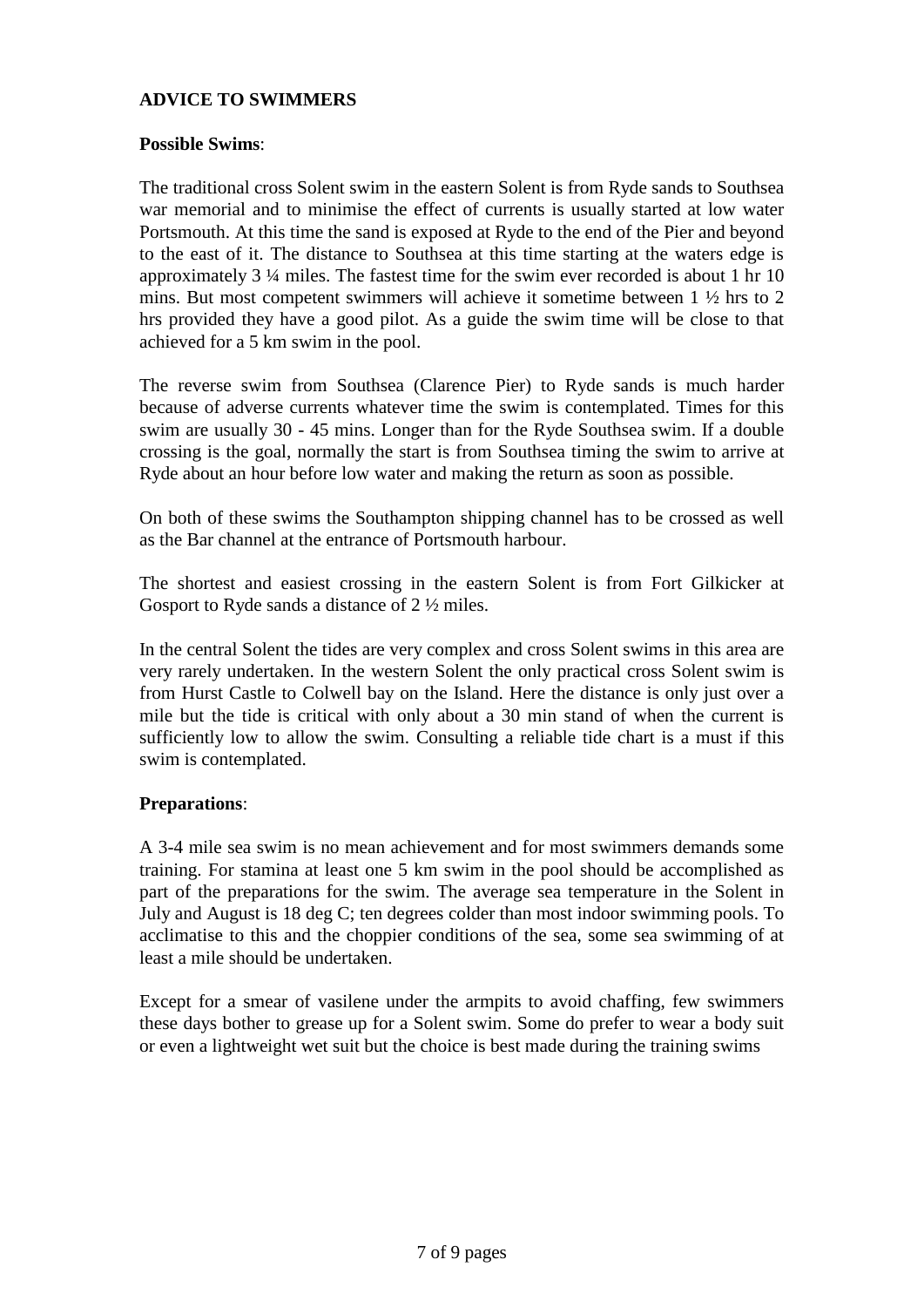#### **Navigation**:

For all swims reference to a chart of the Solent and the Solent Tide Charts is strongly recommended. For the traditional Ryde to Southsea swim starting at low water, the current is eastwards down the Solent towards the forts. To combat this, the start of the swim should be about 600 m east of Ryde Pier and begin with a heading to Stokes Bay using the church just west of Fort Gilkicker as an aiming point i.e. due North (true). If this heading is maintained the course should take the swimmer close to the North Sturbridge buoy which is approximately 1 mile into the swim, and then to Southsea. Avoid the temptation to swim directly towards the Southsea war memorial until the Portsmouth Bar channel is reached. On this course the swim will get close to the Isle of Wight ferries in the Swashway on the approach to Southsea. They are in a restricted channel and must be given room to manoeuvre so keep to the east of the Swashway line and cross the Bar channel just west of number 2 Bar Buoy. Avoid the wooden breakwater complex below the war memorial on landing.

The start of the Swim from Southsea to Ryde normally starts to the west side of Clarence Pier and after crossing the Bar channel running parallel to the shore on the Gosport side until level with Fort Gilkicker. At 3 hrs before high water the current, although slight is in the direction of the swim. On reaching Fort Gilkicker head towards the tall church spire (Ryde Parish Church) just to the west of Ryde Pier. Maintain this heading until level with the North Sturbridge buoy which will be on the left hand side and then head for the Hovertravel terminal just to the east of Ryde pier. Avoid fighting the current over the last ¼ mile and land on Ryde sands.

The swim from Fort Gilkicker to Ryde Sands should start at about 2 hours before low water and follow the same course as above. On both of these swims avoid landing at Ryde Pier. The sand is firm on either side of the pier but avoid being forced too far to the west of the pier as from about 200 m west the sand becomes mixed with blue slipper (a wet sticky clay) which is very difficult to walk on especially after a gruelling swim!!!

#### **Weather**:

The wind and visibility are the main criteria governing whether a swim can take place although it might be unwise to set off if the forecast is for thunderstorms. The limiting wind condition depends on the ability of the swimmer and their experience. As a general rule the accepted limit is force 4 which is the onset of white horses on the water. The direction of the wind also plays a part and the swim becomes more difficult if the winds, and the waves, are in the face of the swimmer. Regarding visibility do not start the swim if land on the opposite side of the Solent cannot be seen or if the forecast is for deteriorating visibility. On no account attempt to make the swim during the hours of darkness

As mentioned earlier the average sea temperature in the Solent is 18 deg C in July and August and this is when most swims are undertaken. In May and June the air temperature might be higher but the sea is still warming up. Not a problem for a short dip but might cause hypothermia on a long swim.

Dependent on the kind of summer, the sea temperature does not drop by much in early September but by mid September we are approaching the equinox when storms might be expected so this generally rules out any swims for the reminder of the year.